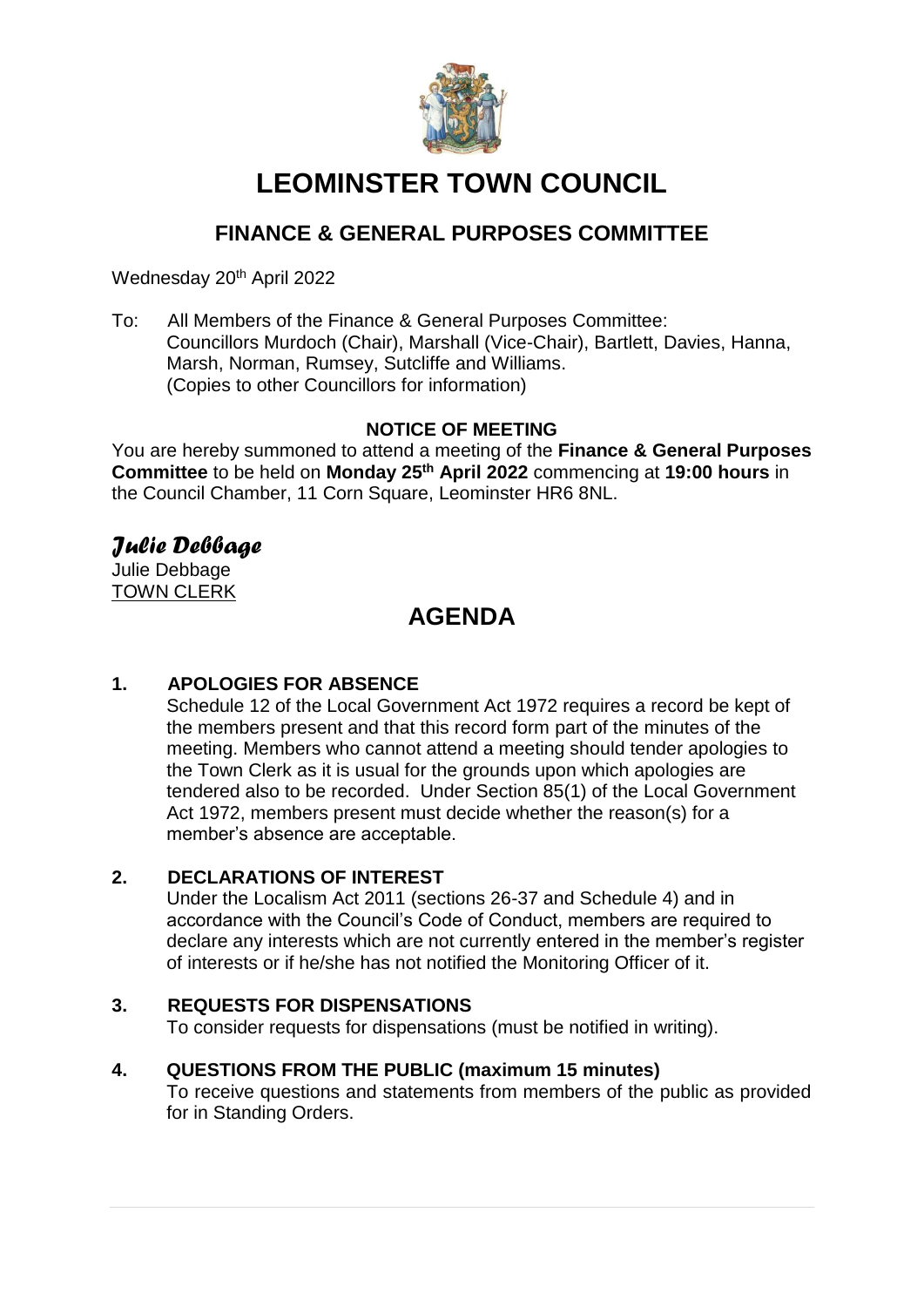### **5. MINUTES OF PREVIOUS MEETING**

To receive and approve as a correct record the minutes of the Finance & General Purposes Committee meeting held on 21st February 2022.

#### **6. CLERK'S REPORT**

To receive the Clerk's Report on matters outstanding that may not appear on the agenda.

#### **7. FINANCIAL AND COMMITTEE MATTERS**

#### **(a) Income and Expenditure Report**

To consider the Income and Expenditure report up to the end of March 2022 (Month 12). This will be presented at the meeting.

#### **(b) Accounts Paid and Outstanding Accounts for Payment**

- A list of accounts paid relating to the months of March and April 2022. Please see supporting documents.

#### **(c) Committee Report**

Please see the attached Committee update report.

#### **8. CONFIDENTIAL ITEMS**

Certain items are expected to include the consideration of exempt information and the Finance Committee is, therefore, recommended to resolve "That, in accordance with Section 100A(4) of the Local Government Act 1972, the public be excluded during the discussion of the matters referred to in the items listed below, on the grounds that they involve the likely disclosure of exempt information, as defined in the respective paragraph of Part 1 of Schedule 12A of the Act, and the public interest in maintaining the exemption outweighs the public interest in disclosing the information"

#### **(a) Grant Report**

To consider any grant applications.

#### **(b) Business Project Officer Report**

To discuss the report and feedback from the Business Project Officer and to consider next steps.

#### **(c) Insurance Claim**

#### **9. DATE OF NEXT MEETING**

The next meeting of the Finance & General Purposes Committee will be held on Monday 27th June 2022 commencing at **19:30** hours in the Council Chamber, 11 Corn Square, Leominster HR6 8YP.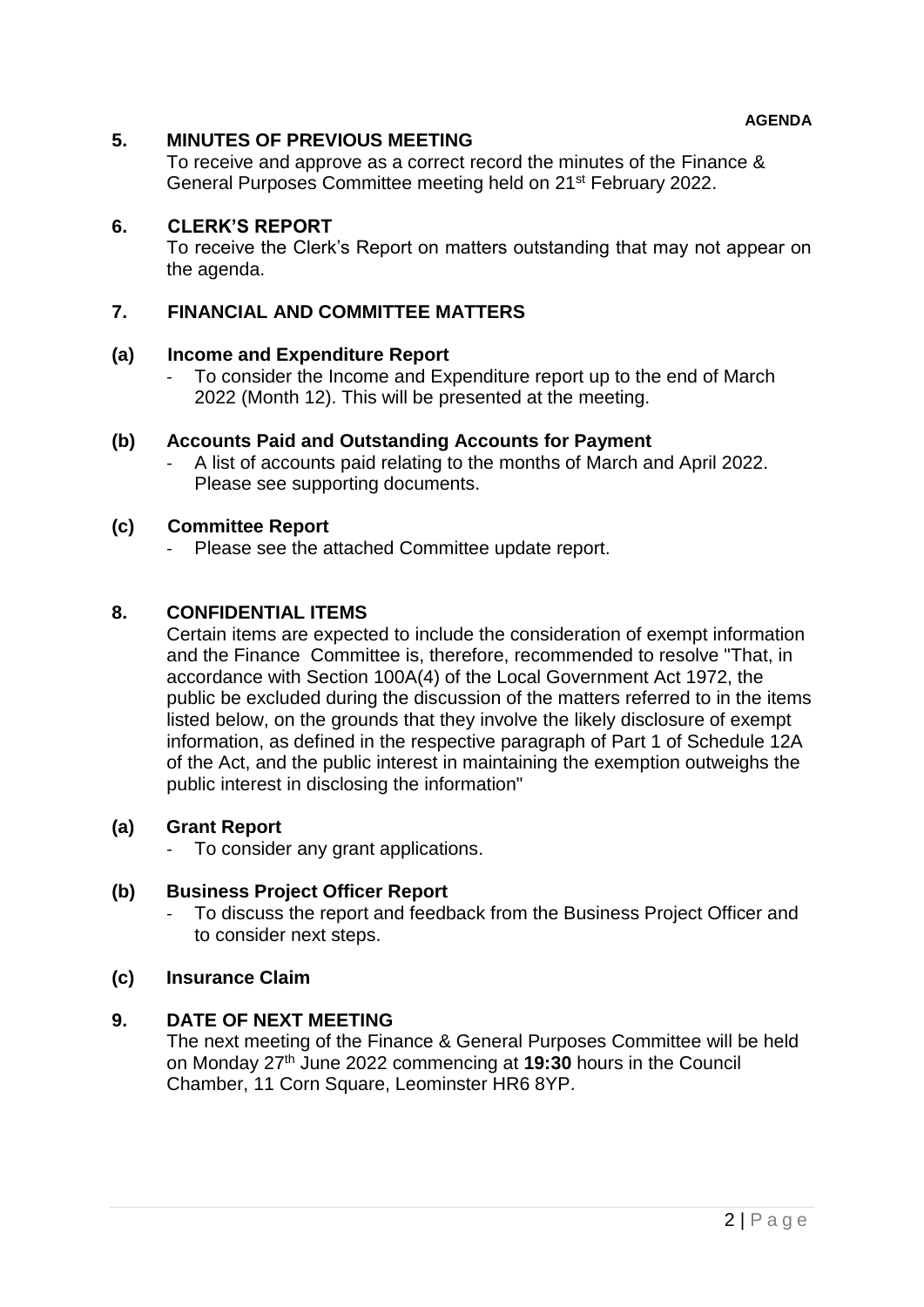## **MINUTES (Agenda Item 5) LEOMINSTER TOWN COUNCIL**

# **FINANCE & GENERAL PURPOSES COMMITTEE**

Minutes of the Finance & General Purposes Committee meeting held on Monday 21<sup>st</sup> February 2022 commencing at 19:00 hours in the Council Chamber, 11 Corn Square, Leominster HR6 8NL

**MEMBERS PRESENT:** Councillors Murdoch (Chair), Marshall (Vice-Chair), Davies, Marsh, Norman, Rumsey, Sutcliffe and Williams.

**OFFICERS PRESENT:** Town Clerk and Democratic Services Officer.

## **FG48/21 APOLOGIES FOR ABSENCE**

Apologies for absence were received and accepted by the Committee for Cllr Bartlett (Meeting) and Cllr Hanna (Work).

- **FG49/21 DECLARATIONS OF INTEREST** Cllr. Norman - Leominster-in-Bloom
- **FG50/21 REQUESTS FOR DISPENSATIONS** There had been no requests for dispensations received.
- **FG51/21 QUESTIONS FROM THE PUBLIC** No members of the public were present. No matters were raised.
- **FG52/21 MINUTES OF PREVIOUS MEETING** It was **RESOLVED** that the minutes of the Finance & General Purposes Committee meeting held on 20<sup>th</sup> December 2021 be agreed and signed as a correct record.

## **FG53/21 CLERK'S REPORT**

The clerk informed the Committee that:

- A range of activities, including dance classes, will be held at Barons Cross on Thursday afternoons from 2.30pm – 4pm, commencing on 24<sup>th</sup> February 2022. Stonewater will be providing a deep clean of the Community Room;
- The lengthsman has provided a quotation for drainage grant works to ease flooding. The clerk will produce a report for consideration at the next Environment & Services Committee meeting on Monday 14th March 2022;
- A letter of thanks has been received from Leominster Priory Holiday Club, for the grant from the Town Council, with an invitation to Councillors to visit the Holiday Club from  $25<sup>th</sup> - 29<sup>th</sup>$  July 2022.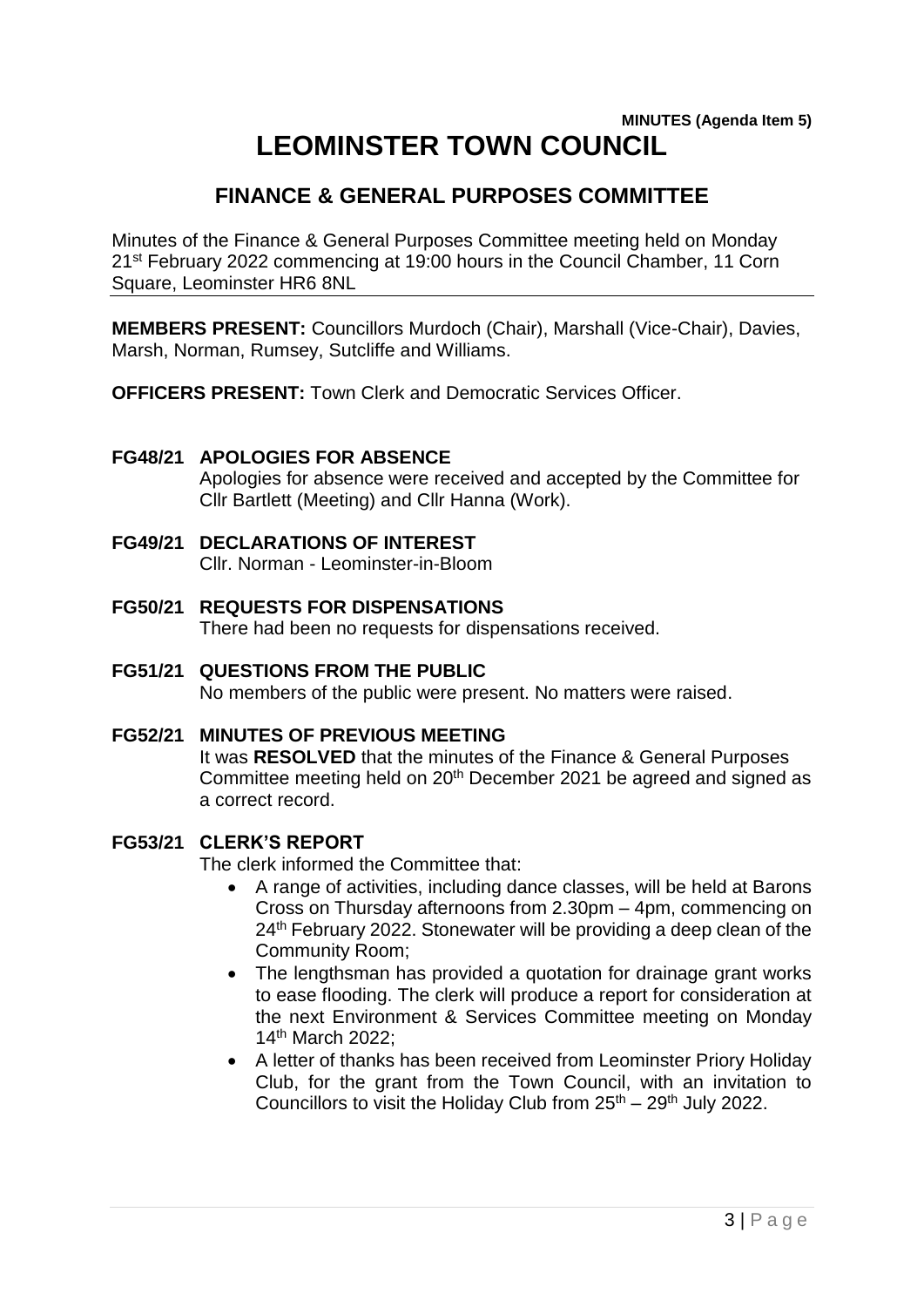## **FG54/21 FINANCIAL AND COMMITTEE MATTERS**

#### **(b) Income and Expenditure Report**

 Committee noted the report up to the end of January 2022 and the additional budget notes.

#### **(b) Accounts Paid and Outstanding Accounts for Payment**

 Following consideration of the accounts paid and outstanding accounts for payment, Committee **RESOLVED** to ratify the payments relating to January and February 2022.

Cllr Sutcliffe noted that a number of invoices on the January payments sheets had been duplicated. The clerk advised that she would look into this but assured the Committee that the systems in place do not allow duplicate payments to be made.

The clerk advised that the payment made in respect of repairs to the church gates at the Priory will be recovered from the Priory (the insurance claim was paid directly to the Priory instead of the Town Council).

- **(c) Committee Report** Committee considered the Committee Update Report and, following discussion, **RESOLVED:**
	- To note the report;
	- To note that a Zoom presentation on the High Street Heritage Action Zone (HSHAZ), from representatives of McBains and Turleys for Councillors, has been arranged for Monday 28<sup>th</sup> February 2022 at 4.30pm. The clerk will forward the Zoom link to Councillors;
	- To note that there will be further HSHAZ signage for each street covered by the scheme;
	- To note that Historic England will be visiting the town during mid-March to check on the progress of the HSHAZ scheme;
	- To nominate Cllr Norman and Cllr Sutcliffe (in respect of Grange Court) to review the asset register with the clerk. The clerk will contact Herefordshire Archive and Records Centre to check on assets held at the centre;
	- To accept the quote for the service and repair of the Town Council longcase clock situated at Grange Court;
	- To consider applying for a grant to purchase a sign for the Farmers Market;
	- To approve the Shop Front Grant Scheme application form. The clerk will check whether the replacement of awnings and the tidying up of cables can be covered under the scheme;
	- To hold the next meeting of the Personnel Sub-Committee and the clerk's appraisal on Wednesday 9th March 2022 at 2pm.

Cllr Rumsey left the meeting at 19.51 hours.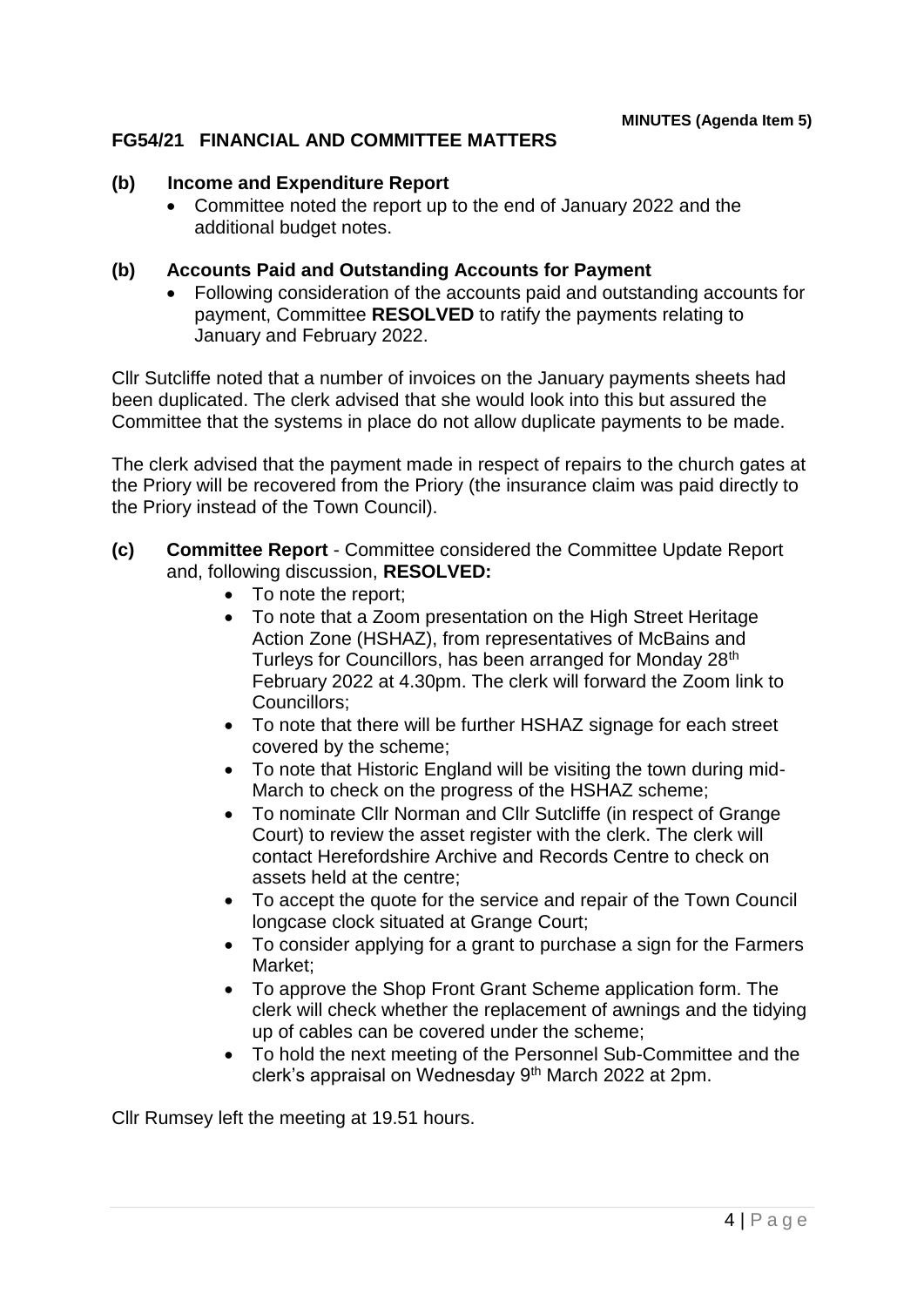## **FG55/21 CONFIDENTIAL ITEMS**

As certain items were expected to include the consideration of exempt information and the Finance & General Purposes Committee **RESOLVED**  that, in accordance with Section 100A(4) of the Local Government Act 1972, the public be excluded during the discussion of the matters referred to in the items listed below, on the grounds that they involve the likely disclosure of exempt information, as defined in the respective paragraph of Part 1 of, Schedule 12A of the Act, and the public interest in maintaining the exemption outweighs the public interest in disclosing the information.

## **(a) Grant Report**

Following consideration of the grant applications Committee **RESOLVED:**

- To release a grant (previously awarded for 2021/22 and ratified at the Finance & General Purposes Committee meeting on 26<sup>th</sup> April 2021) of £8000 to LDCA Community Centre;
- To allocate a grant of £843.86, from the General Grant budget to Leominster in Bloom, to cover the cost of a hard wood door surround, brass handle and maintenance cover for the refurbishment of the phone box on Bargates;
- To request further information from Melody Dance Company CIC regarding their grant application. Committee requested that copies of annual accounts are provided. Concern was expressed that the full cost of the project has been applied for and that there is no match funding. Committee accepted the proposals in principle subject to:
	- $\circ$  The provision of additional information;
	- o Lunchboxes being sourced through businesses in Leominster;
	- o Promoting local dance groups at the end of the event;
	- o Melody Dance Company giving a 30-minute performance after a Farmers Market in Corn Square.
- To allocate a grant of £1000 from the General Grant budget to Three Choirs Festival Ltd towards the cost of holding two concerts at the Priory. The clerk will request 5 free tickets which will be raffled and proceeds given to the Mayor's charities;
- To note the report of grants awarded in the last financial year:
- To approve the new Grant Application Form subject to obtaining legal approval of the wording in the form and underlining the word 'not' in condition 14.

## **(b) Staff Holiday**

Committee noted the Town Council's holiday policy and **RESOLVED** to reimburse unused leave for 2021/22 subject to HR confirmation regarding the tax treatment of the payments and approval by Full Council at the next meeting on 28th March 2022. Committee noted that this was a one-off situation due to exceptional work commitments during the year.

Cllr Williams left the meeting at 20.25 hours.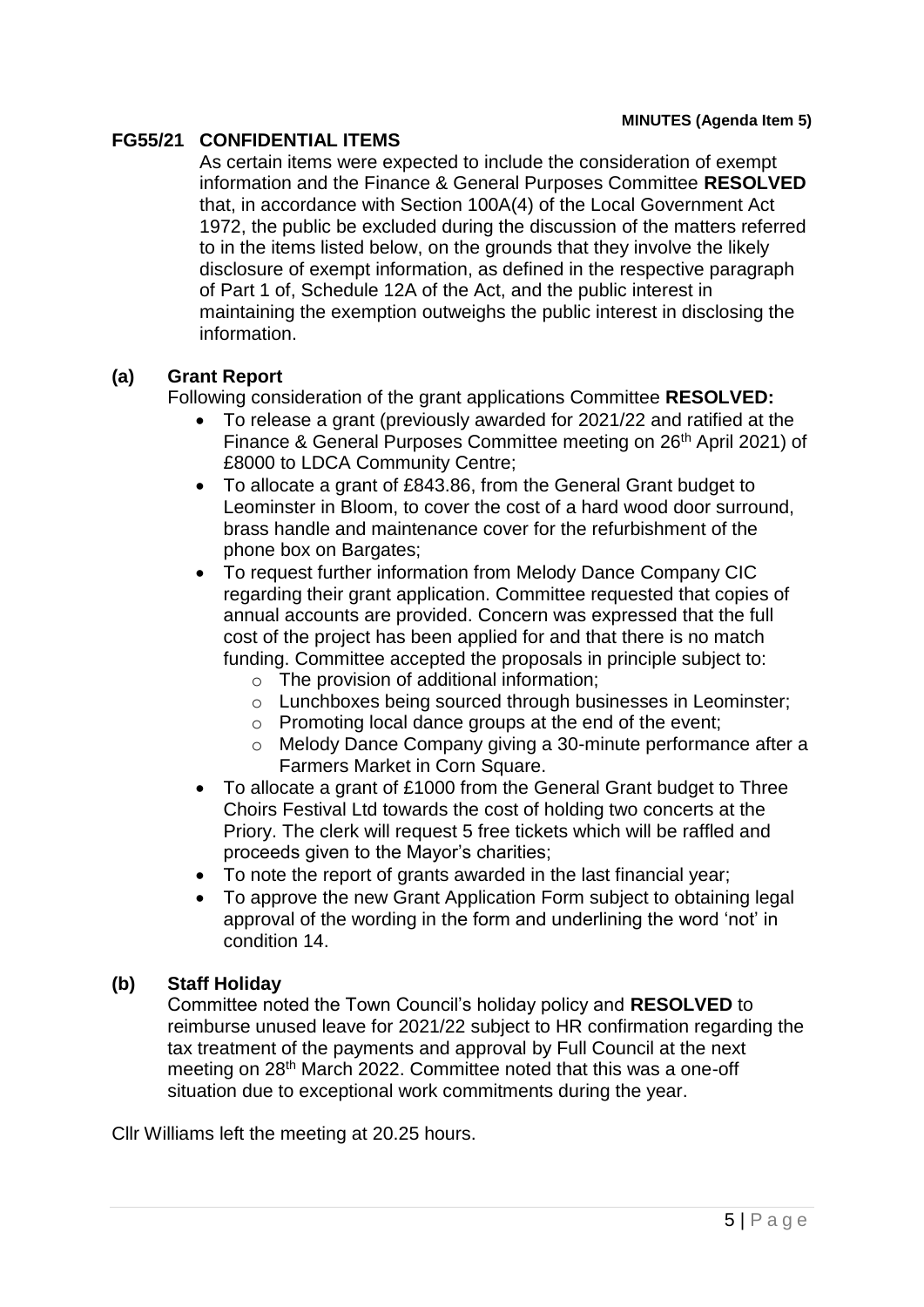#### **MINUTES (Agenda Item 5)**

#### **FG56/21 DATE OF NEXT MEETING**

Committee noted that the next meeting of the Finance & General Purposes Committee would be held on Monday 25<sup>th</sup> April 2022 at 19:00 in the Council Chamber, 11 Corn Square, Leominster HR6 8YP. (subject to approval of the meetings calendar at the next Full Council meeting on 28<sup>th</sup> March 2022).

There being no other business the meeting closed at 20:30 hours.

#### **CHAIR:**

**DATE:**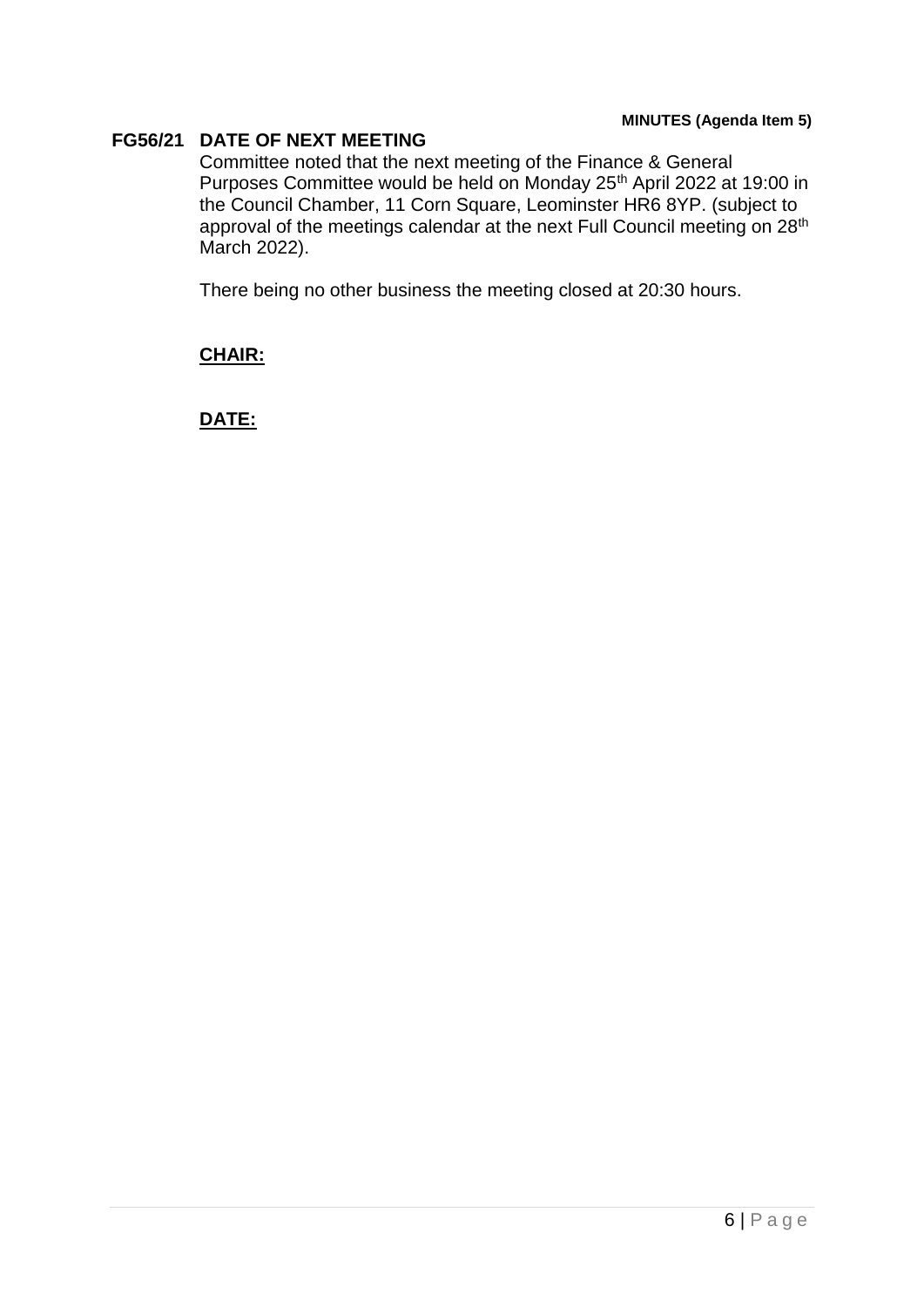#### **Finance Committee**

| Date:                         | 19th April 2022                                                                     |
|-------------------------------|-------------------------------------------------------------------------------------|
| Title:                        | <b>Committee Report</b>                                                             |
| <b>Purpose of the Report:</b> | To provide Members with a full report relating to all<br>current Committee matters. |
| <b>Contact Officers:</b>      | Julie Debbage                                                                       |

## **1. RECOMMENDATIONS**

- **1.1 That the report be noted;**
- **1.2 To make a decision on items 3.5, 3.6, 3.7, 3.8 and 3.9.**

#### **2. INTRODUCTION**

- 2.1 This report updates members on Committee matters and identifies items that require a decision.
- 2.2 The responsibilities of the Finance & General Purposes Committee are contained within the Terms of Reference and Scheme of Delegation. These include monitoring the Council's finances, recommending the annual budget and overseeing project development.

## **3. COMMITTEE REPORT**

- 3.1 *Old Priory Asset Transfer*
	- The solicitor is reviewing the last of the documentation received from Herefordshire Council, finishing the associated reports and carrying out searches.
	- A report on the condition of The Old Priory has now been received from the Surveyor.
	- An extraordinary meeting will be called to sign the contract ready for completion.

## 3.2 *Precept Payment*

The half yearly precept payment of £299,058.50 has been received from Herefordshire Council.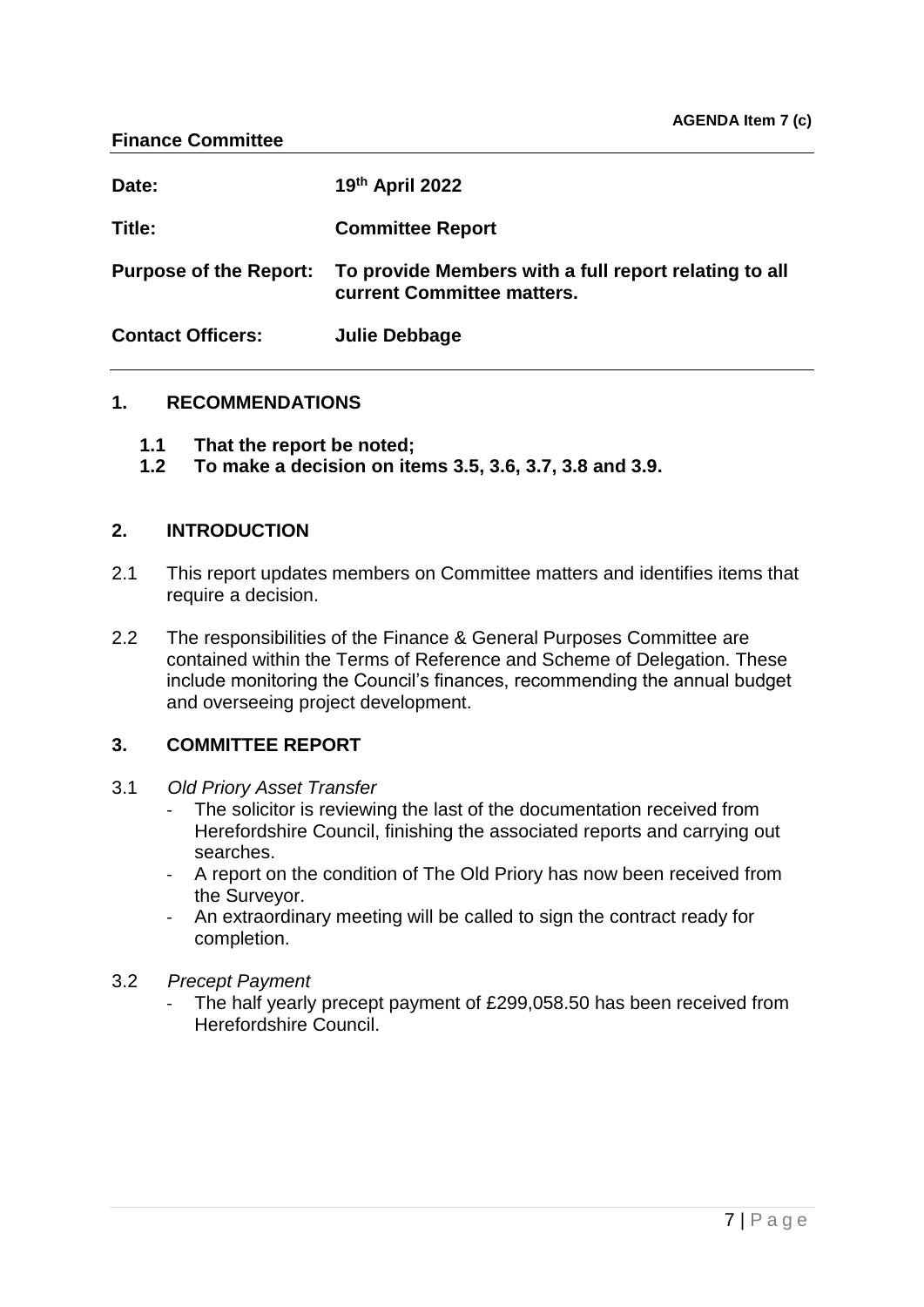## 3.3 *High Street Heritage Action Zone*

- The 'Enriching the List' online workshop has been scheduled for  $25<sup>th</sup>$  April.
- The town wifi is now live in Corn Square and a trial has been carried out by a market trader. Other sites are currently being added.
- The community engagement for the public realm project is beginning: Stakeholder workshop Thurs  $21^{st}$  April at Grange Court between  $5 - 7$ pm; Consultation package being circulated on Thurs  $28<sup>th</sup>$  April – sign off required by Fri 6<sup>th</sup> May;

Consultation live from Mon  $9<sup>th</sup>$  May and running until Tues 21 $<sup>st</sup>$  June;</sup> In person events taking place on Saturday 14<sup>th</sup> May (Farmers market) and Fri 27<sup>th</sup> May (market day);

Webinar taking place on Monday 16<sup>th</sup> May (TBC  $6 - 7$ pm).

# *3.*4 *Welcome Back Fund and Great Places to Visit Fund*

## **Welcome Back Fund**

• The projects with Welcome Back Funding have now been completed and a total claim has been submitted for £19,253.66.

## **Great Places to Visit Fund**

- The Shop Front Grant Scheme is up and running. A total of 5 applications have been received to date.
- Quotes have been obtained for the redesign of Central Car Park Toilets and are currently being reviewed.
- Benches for Corn Square and Broad Street are being sourced.
- A contract brief for contract finder is being investigated for the work to the footpath around The Grange.
- A contractor has been sourced for stump grinding empty tree pits around the town and suitable replacement trees are being sourced. Permission from Balfour Beatty by way of planting licences is currently being sought.

## *3.5 Lengthsman Drainage Grant Application*

A request for £16,813.00 was submitted to Herefordshire Council through Balfour Beatty in March and it has now been confirmed that the town council have been awarded £4339.00. They have received an unprecedented amount of applications and were unable to provide 100% funding for all applications. The town council will therefore have to prioritise the works to be funded through the scheme. The contract for delivery of the scheme is attached in the supporting documents and will need to be signed by the Mayor and the Clerk.

## 3.6 *Request for Ring-fencing of Funds*

In the 2021/22 Leominster Town Council annual budget, £4500 was allocated to the provision of youth services and activities in Leominster. To date, a total of £2970 remains unallocated from the 2021/22 youth budget.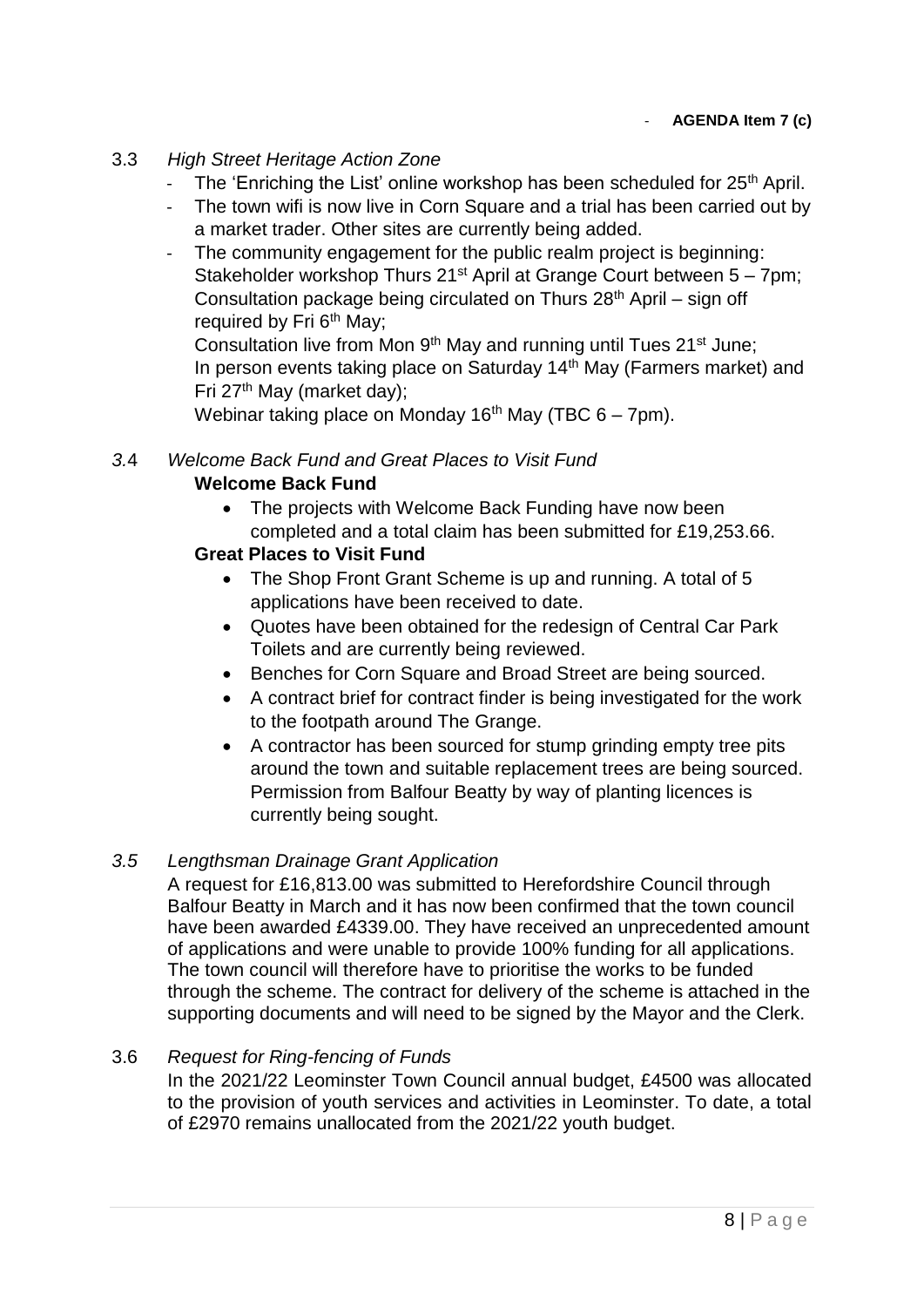It is recommended that the underspend of £2970 from 2021/22 youth budget is transferred to reserves and ring-fenced for investing in community youth projects in the 2022/23 financial year.

3.7 *Project Proposal for the Provision of a Booklet to be Distributed at the Foodbank* To consider the attached report regarding the provision of a booklet to support Foodbank and Foodshare clients.

# 3.8 *Request for Jubilee Memorabilia*

A request has been received from the Leominster Primary School PTA to support the provision of a Jubilee coin for pupils. A verbal update on options will be given at the meeting.

## 3.9 *Update on Town Council Vehicles*

To receive a verbal update on progress in sourcing a new town council vehicle and the method of purchase.

To consider delegating the sourcing and purchase of a new vehicle to the Clerk and Environmental Supervisor.